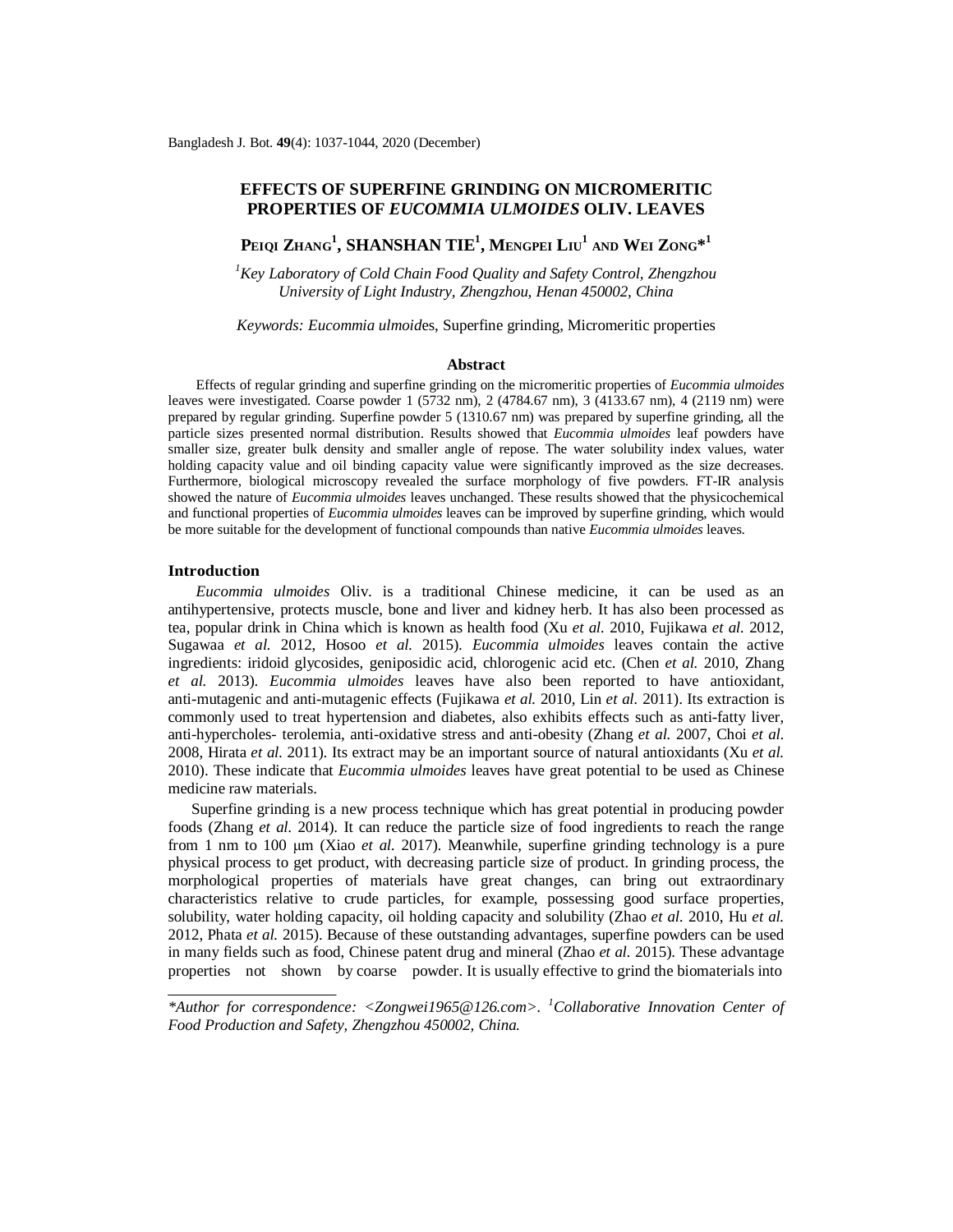superfine powders for efficient extraction (Chen *et al.* 2014). Zhu *et al.* (2015) found powder particle size distribution of superfine grinding was close to a Gaussian distribution, and has relatively higher capacity in water retention, swelling and nitrite ion absorption. Zhong *et al.* (2016) found that the superfine grinding process would not influence chemical composition polyphenols and flavonoids and can improve the bioavailability of pomegranate peel. However, the effect of superfine grinding process on micromeritic properties of *Eucommia ulmoides* leaves has not been reported.

The objective of the work was to study how the micromeritic properties of *Eucommia ulmoides* leaf powder change during superfine grinding. In this study, *Eucommia ulmoides* leaf powders with different size were obtained and the micromeritic and physical-chemical properties were compared.

# **Materials and Methods**

The dried *Eucommia* ulmoides Oliv. leaves were obtained from Shandong Beloeucommia Biological Engineering Co., LTD. Sunflower oil was bought from local market. Methanol and alcohol were purchased from Huafeng chemical reagent factory (Henan, China), and both solvents were of Analytical reagent. The coarse particles were grinded by a disc-mill to get four coarse powder  $1 \le 100$  mesh),  $2 (100 < d \le 200$  mesh),  $3 (200 < d \le 300$  mesh) and  $4 (2 300$  mesh). The superfine powder 5 was obtained in a WFJ-15 type micronizer (Yongchang Medicine Machinery Co., Ltd., China).

Samples for analysis were prepared by diluting 1 g coarse powders and superfine powder solution in a certain volume of ethanol. These were filled in some square plastic cuvette with between 1.0 and 1.5 ml and measured on Malvern Zetasizer Nano- ZS90.

The morphology of samples was determined by biological microscope. The bulk density  $(g/ml)$ was measured by the method described by Chen *et al.* (2015). Angle of repose was determined by the method of Liu *et al.* (2015). Water solubility index (WSI) was analysed by the method of Vladi´c *et al*. (2016).

The *Eucommia ulmoides* leaf powders were prepared by potassium bromide pellet method for Fourier transform infrared spectroscopy (FTIR) detection (Zhao *et al.* 2013). Each spectrum was collected with a resolution of 4/cm with 32 scans and a 2/cm interval from 4000 to 400/cm region.

SPSS 16.0 and Origin 7.0 were used to analyse data. All data are expressed as means  $\pm$  Sd from triplicate samples. Significance was determined using the p value generated through t test.

#### **Results and Discussion**

Particle is an important quality for food powder (Sun *et al.* 2016). The effect of superfine grinding and regular grinding on the particle sizes of the *Eucommia ulmoides* leaf powders is presented in Fig. 1 and Table 1.

Fig. 1 showed that all the particle sizes presented normal distribution, thus the mean particle size could be chosen as the sizes of *Eucommia ulmoides* leaf powders (Table 1). The particle size distribution of the superfine powder 5 was narrower and more uniform than the coarse powders. According to the results, the mean particle size of superfine powder E was 1310.67 nm, the mean particle size of the coarse powder 1, 2, 3, 4 were 5732, 4784.67, 4133.67 and 2119 nm, respectively. Meanwhile, statistical analysis results showed that the mean particle sizes of different sample hve significant difference ( $p < 0.05$ ).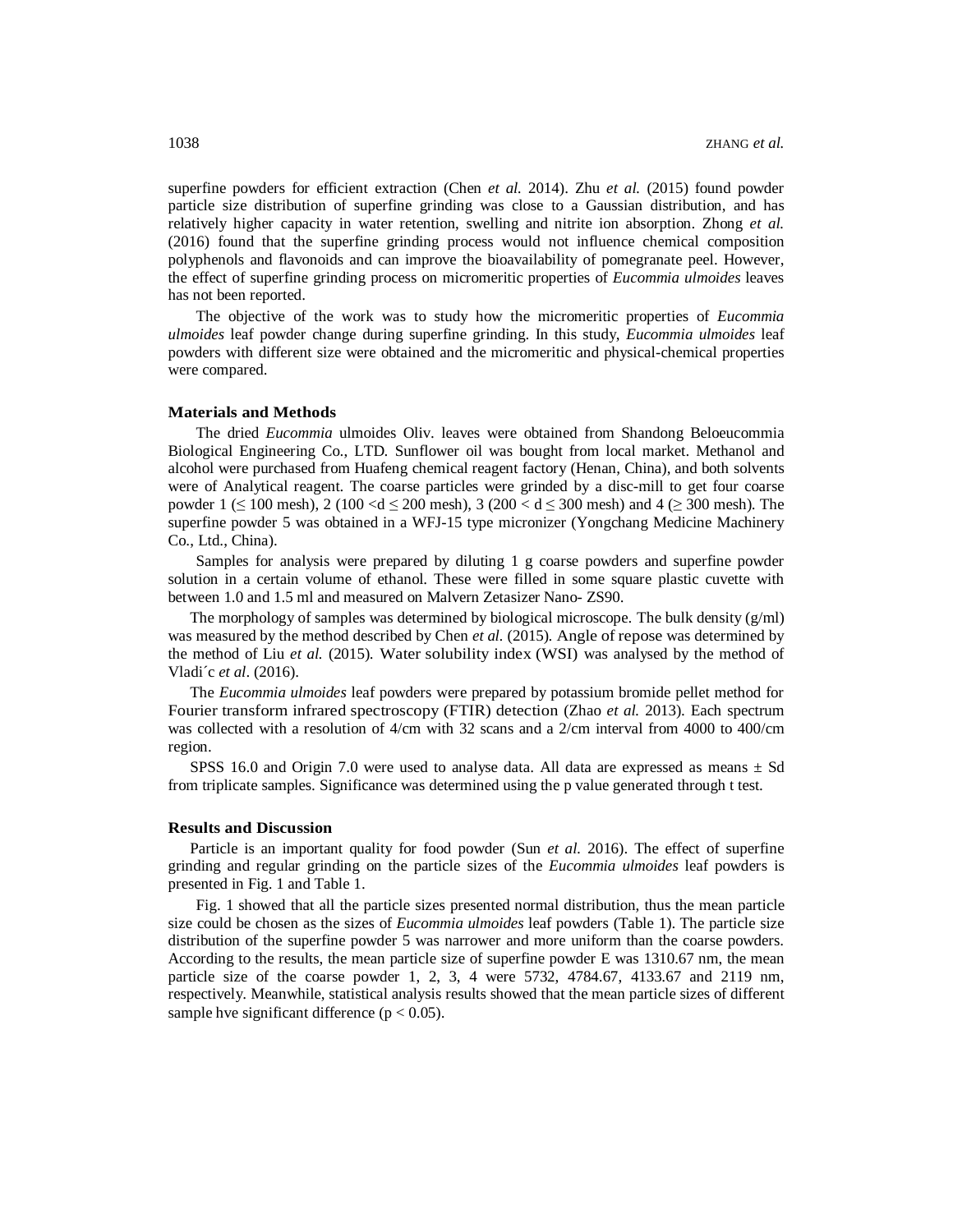Biological microscope was used to observe the changes in morphology and sizes after superfine grinding and regular grinding treatment. Fig. 2 showed that the cell structure of regular grinding was more complete compared with superfine grinding.



Fig. 1. The particle sizes distribution of the *Eucommia ulmoides* leaf powders. a, b, c, d for coarse powder 1, 2, 3, 4; e for superfine powder 5.

| Sample<br>No.  | Particle size<br>(nm)             | Bulk density<br>(g/ml)         | Angle of repose<br>(°C)  | Water solubility index<br>$(\%)$ |
|----------------|-----------------------------------|--------------------------------|--------------------------|----------------------------------|
|                | $5732.00 + 232.71^{\circ}$        | $0.2223 \pm 0.0156^d$          | $41.57 + 0.34^a$         | $21.12 + 0.74^d$                 |
| $\mathfrak{D}$ | $4784.67 \pm 194.19^b$            | $0.2543 + 0.0143^{\circ}$      | $40.84 \pm 0.07^{\rm b}$ | $22.84 + 0.52^{\circ}$           |
| 3              | $4133.67 + 74.08^{\circ}$         | $0.2890 + 0.0130^b$            | $40.51 \pm 0.18^b$       | $25.49 \pm 0.66^b$               |
| 4              | $2119.00 \pm 130.28$ <sup>d</sup> | $0.3120 \pm 0.1104^{ab}$       | $39.69 + 0.10^{\circ}$   | $25.38 \pm 0.78^b$               |
|                | $1310.67 \pm 51.23^e$             | $0.3237 \pm 0.1027^{\text{a}}$ | $39.50 \pm 0.11^{\circ}$ | $28.1 \pm 0.54^{\circ}$          |

**Table 1. Characteristic index of different** *Eucommia ulmoides* **leaf powder.**

Each value has three replicates; Different letters in the same column is significantly different ( $p < 0.05$ ).

The particle size of coarse powder 1 was relatively large, cell morphological structure was clearly observable, the particle sizes of other coarse powder gradually decreased, but the organizational structure of cells were still intact. The particle size of superfine powder 5 was significantly smaller and more uniform than coarse powder, there was only a small amount of cell gathering and most difficult to see the complete cells exist. Mechanical damage was a transformation from an ordered structure to a disordered one via the breakage of intermolecular bonds. Furthermore, it may impact on physical-chemical properties of powder (Zhao *et al.* 2010).

It is apparent from Table 1 that the bulk density of *E. ulmoides* leaf powders ranged from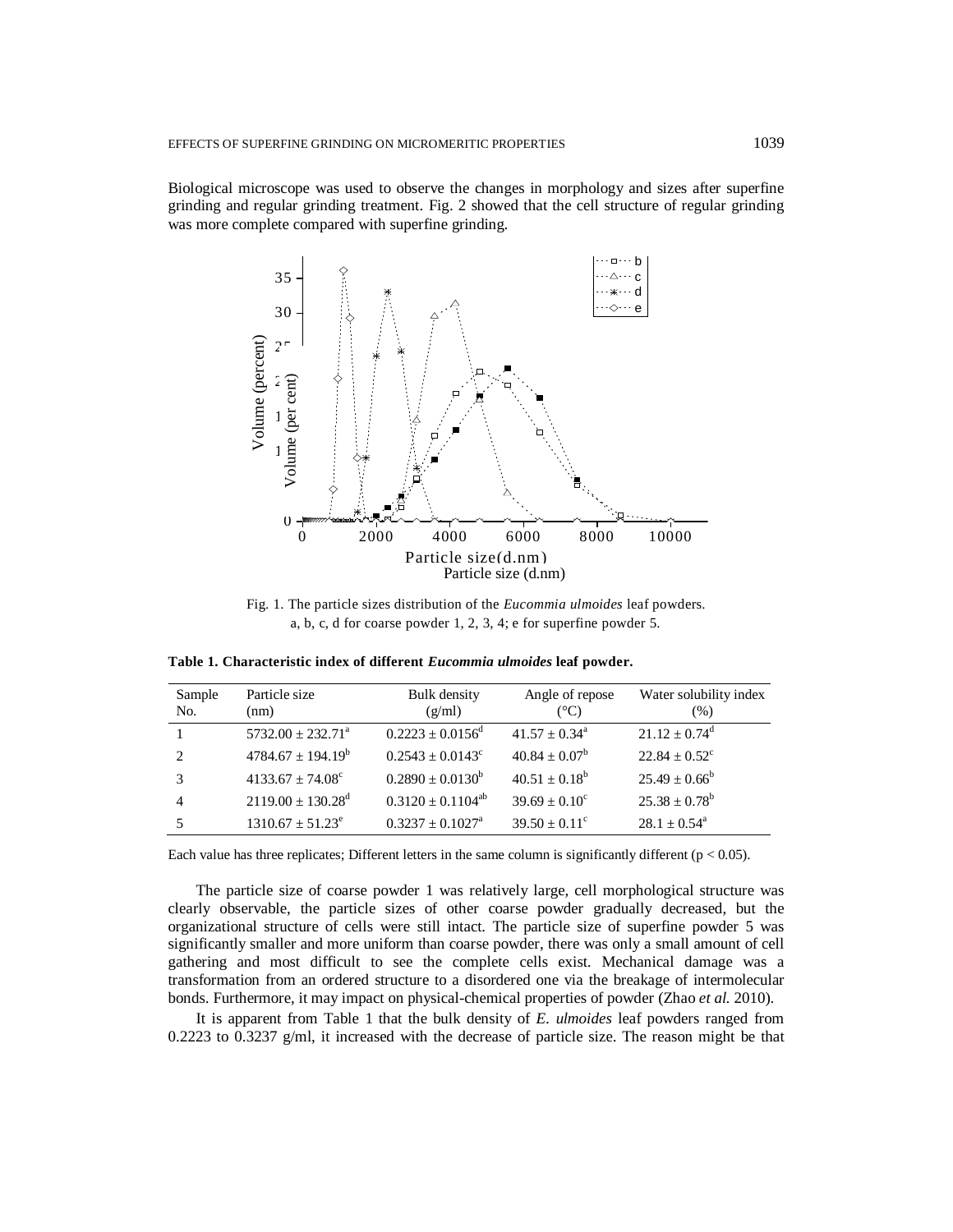superfine led to a probable decrease of the inter-particle voids of leaf powders, pore spaces between particles had a larger contact surface with the surroundings, so it can increase the value of bulk density. The results showed the the particle size has significant relevance on the bulk density  $(p < 0.05)$ . The leaf powders with higher bulk density was suitable for the preparation of solid drinks and capsule products (Zhao *et al.* 2009).



Fig. 2. The microstructure observation of *Eucommia ulmoides* leaf powders (400×). a, b, c, d for coarse powder 1, 2, 3, 4; e for superfine powder 5.

The value of angle of repose is relevant in powder fluidity (Ming *et al.* 2015). The angle of repose values of different size of *Eucommia ulmoides* leaf particles is presented in Table 1, the angle of repose values ranged from 41.57° (A) to 39.50° (E). Angle of repose of different powder particles samples has significant differences ( $p < 0.05$ ). As angle of repose decreased, the fluidity of the powders can be improved (Ileleji *et al.* 2008).

Given either span or particle size distribution, small particles filled the voids of large particles and limited fluidity. As described above, superfine powders 5 had better flow behavior and the surface attachment of the powder would also be higher. The angle of repose of *E. ulmoides* leaf powders decreased with the reduction particle sizes. This might be due to the aggregates of particles between leaf powders (Chen *et al.* 2015).

As shown in Fig. 3a, the value of WHC increased as the particle sizes of *Eucommia ulmoides* leaf powders decreased. The WHC values powders 1 - 5 ranged from 300.09 to 322.62%. WHC of different powder particle samples has significant differences ( $p < 0.05$ ). The WHC value of powder 1 has the highest value among all samples. This is because that superfine grinding process can change the surface properties of powder by increasing the surface area and surface energy. Furthermore, superfine grinding process can expose the hydrophilic groups of cellulose and hemicelluloses of the *E. ulmoides* leaf powders. So it resulted in the increase of the value of WHC.

As Fig. 3b showed, the oil binding capacity increased with the particle sizes of powders of *E. ulmoides* leaf decreased. More or less similar result was reported for apple pomace powder by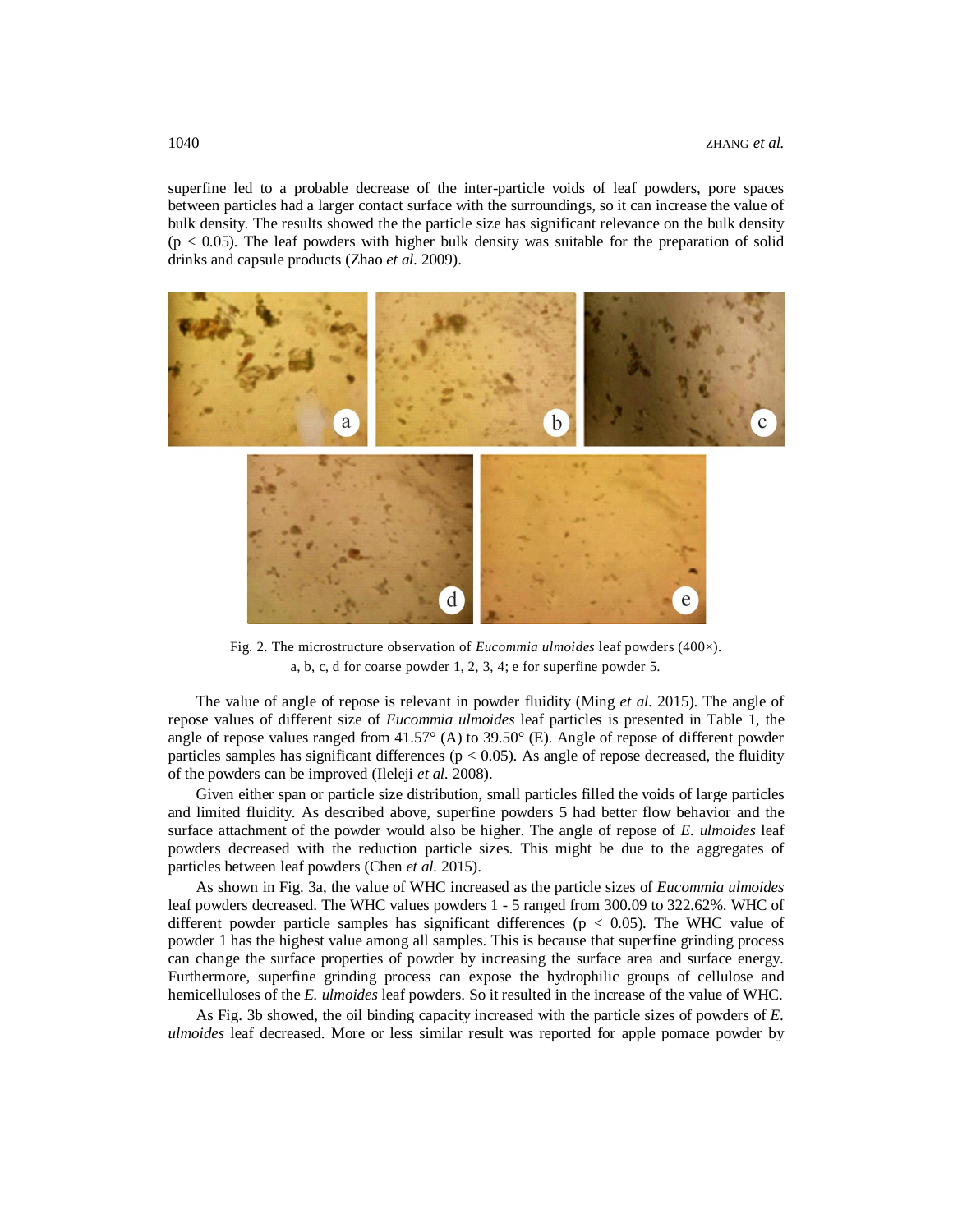Liang *et al.* (2016). The OBC values ranged from 140.67 (A) to 199.18% (E). OBC of different powder particles samples has significant differences ( $p < 0.05$ ). The OBC value of powder 1 has the highest value among all samples. It might be due to cell wall of particles was broken in the superfine grinding process, exposed more lipophilic groups, so that the powder had relatively



Fig. 3. WHC (a), OBC (b) of different size of *Eucommia ulmoides* leaf powders. Different letters in the same column is significantly different ( $p < 0.05$ ).



Fig. 4. FT-IR of *Eucommia ulmoides* leaf powders. Spectrum of *Eucommia ulmoides* leaves powders with different size.

higher OBC. High OBC could improve the gastrointestinal cleaning capacity, at the same time, OBC played an important role in weight loss and lowering of cholesterol. Therefore, *E. ulmoides* leaf superfine powder would be suitable for obese people, but also could be used to decrease the blood lipid level.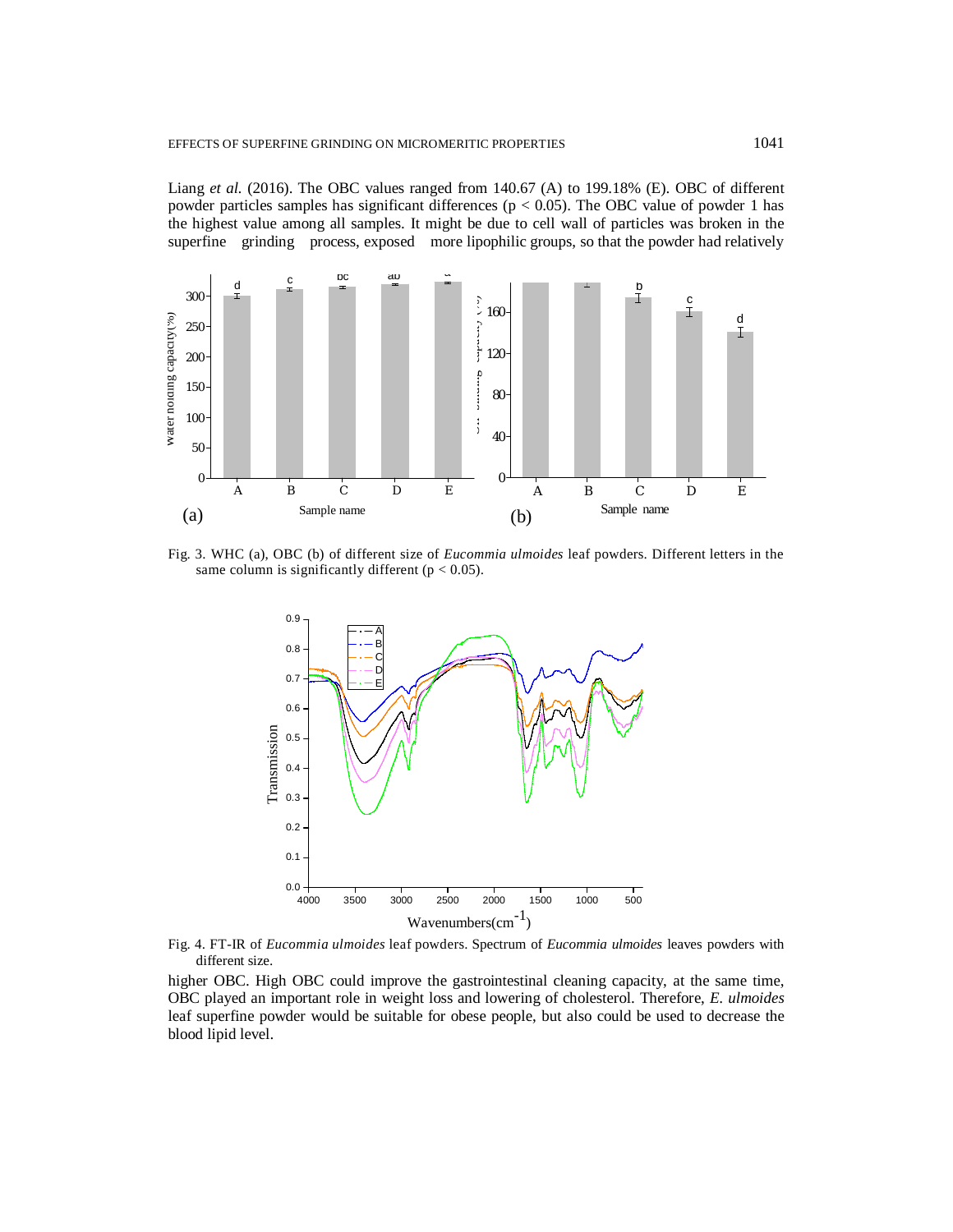As shown in Table 1, the WSI increased with the particle size of *Eucommia ulmoides* leaf powders decreased. The WSI values 1 - 5 ranged from 21.12 to 28.19%, WHC of different powder particles samples has significant differences ( $p < 0.05$ ). A similar result was reported for mulberry leaf powder by Chen *et al.* (2015). However, the WSI of coarse powders 1 and 4 has not been significantly different but was significantly different compared superfine powder 5.

The WSI value increased with the decrease of size of *E. ulmoides* leaves. It could be due to the reduction in average particle size of the superfine powder increased the area/volume ratio, surface energy, and contact area of the powder and solvent, which could led to the increase of solubility of superfine powder.

Furthermore, hydrophilic groups in the cells of *E. ulmoides* leaves may have been exposed and easily integrated with water, finally leading to increase of the WSI.

The FT-IR spectrum of *E. ulmoides* leaf powders is presented in Fig. 4 and FT-IR spectrum index of powder samples is given in Table 2. It can be seen that the general spectral profile of *E*. *ulmoides* leaf powders 1 - 5 was similar, but some of the characteristic bands changed in absorbance and/or wave number. There was a broad band located at about 3419/cm which was attributed to O-H stretching, was shifted to lower wavenumber by 3404/cm in the spectra of powder 4 and 5. The band around at 2925/cm was due to C-H stretching. The main characteristic peaks, which were the stretching vibrations of C-C and C-O, were around 1643/cm and 1068/cm. The band around at  $1444$ /cm and  $1253$ /cm were assigned to  $-CH<sub>2</sub>$ - symmetric bending and C-O stretching, respectively. The transmission peaks of different sizes were similar, which indicated that the decomposition of *E. ulmoides* leaves during regular grinding and superfine grinding was insignificant.

| Sample name        |      |      |      | Assignment |                                     |
|--------------------|------|------|------|------------|-------------------------------------|
| A                  | B    | C    | D    | E          |                                     |
| Frequency $(cm-1)$ |      |      |      |            |                                     |
| 3412               | 3419 | 3419 | 3404 | 3404       | O-H group stretching                |
| 2920               | 2925 | 2922 | 2925 | 2925       | C-H stretching                      |
| 1643               | 1643 | 1643 | 1660 | 1658       | $C = C$ aromatic skeletal vibration |
| 1452               | 1450 | 1444 | 1444 | 1444       | -CH2- symmetric bending             |
| 1253               | 1253 | 1251 | 1251 | 1251       | C-O stretching                      |
| 1068               | 1068 | 1068 | 1068 | 1066       | C-O stretching                      |
| 605                | 605  | 603  | 600  | 600        | O-H bending                         |
|                    |      |      |      |            |                                     |

**Table 2. Major absorption in FT-IR spectra of** *Eucommia ulmoides* **leaf powders.**

Compared to regular grinding, the superfine grinding significantly reduced the particle size of *E. ulmoides* leaves and changed morphology, which had a significant impact on physical-chemical properties: the water solubility index value, water holding capacity value and oil binding capacity value were significantly improved as the size decrease ( $p < 0.05$ ). Furthermore, biological microscope revealed the surface morphology of five sample powders. FT-IR results indicated that the decomposition of *Eucommia ulmoides* leaves during regular grinding and superfine grinding was insignificant. Overall, superfine grinding would be more suitable for the development of functional compounds than native *Eucommia ulmoides* leaves.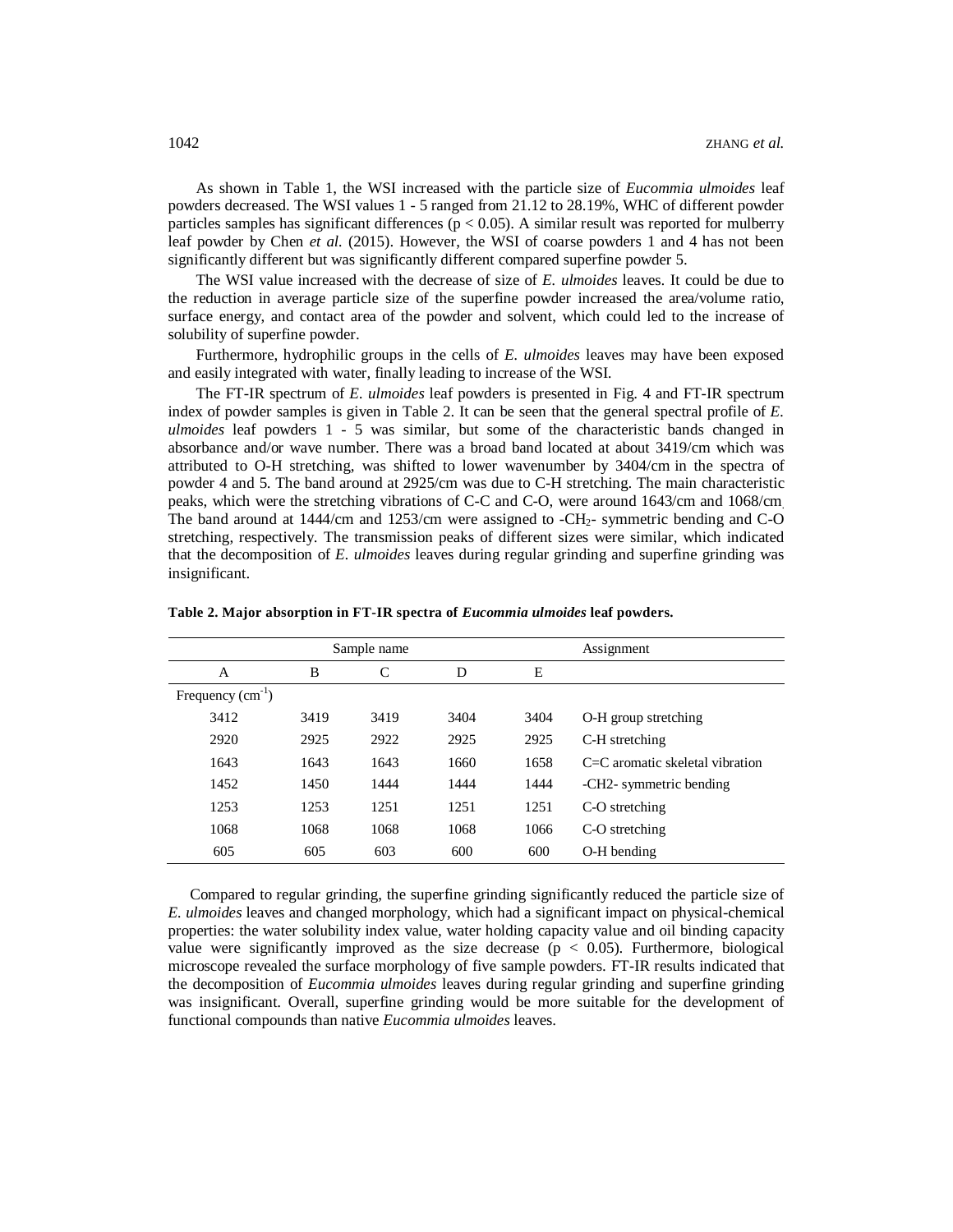# **Acknowledgements**

This work was financially supported by the National Key Research and Development Program (2017YFD060130205) and Henan Key Laboratory of cold chain food quality and safety control.

### **References**

- Chen GJ, Wang LS, Zhang FS, Li CL and Kan JQ 2015. Effect of superfine grinding on physicochemical properties of mulberry leaf powder. Trans. Chin. Soc. Agric. Eng. **31**: 307-314.
- Chen QM, Fu MR, Yue FL and Cheng YY 2015. Effect of superfine grinding on physicochemical properties, antioxidant activity and phenolic content of red rice (Oryza sativa L.). J. Nutr. Sci. **6**: 1277-1284.
- Chen TQ, Wu YB, Wu JG, Ma L, Dong ZH and Wu JZ 2014. Efficient extraction technology of antioxidant crude polysaccharides from Ganoderma lucidum (Lingzhi), ultrasonic-circulating extraction integrating with superfine-pulverization. J. Taiwan Inst. Chem. E. **45**: 57-62.
- Chen Y, Zhang BC, Sun YH, Zhang JG, Sun HJ and Wei ZJ 2015. Physicochemical properties and adsorption of cholesterol by okra (Abelmoschusesculentus) powder. Food Funct. **6**: 3728-3736.
- Chen XM, Sang XX, Li SH, Zhang SJ and Bai LH 2010. Studies on a chlorogenic acid-producing endophytic fungi isolated from *Eucommia ulmoides* Oliver. J. Ind. Microbiol. Biotechnol. **37**: 447-454.
- Choi M, Jung UJ, Kim H, Do G, Jeon S, Kim M and Lee M 2008. Du-zhong (*Eucommia ulmoides* Oliver) leaf extract mediates hypolipidemic action in hamsters fed a high-fat diet. Am. J. Chin Med. **36**: 81-93.
- Fujikawa T, Hirata T, Wada A and Kawamura N 2010. Chronic administration of *Eucommia* leaf stimulates metabolic function of rats across several organs. Br J. Nutr. **104**: 1868-1877.
- Fujikawa T, Hirata T, Hosoo S and Nakajima K 2012. Asperuloside stimulates metabolic function in rats across several organs under high-fat diet conditions, acting like the major ingredient of *Eucommia* leaves with anti-obesity activity. J. Nutr. Sci. **1**: 1-11.
- Hirata T, Kobayashi T, Wada A, Ueda T, Fujikawa T, Miyashita H, Ikeda T, Tsukamoto S and Nohara T 2011. Anti-obesity compounds in green leaves of *Eucommia ulmoides*. Bioorg. Med. Chem. Lett. **21**:1786-1791.
- Hosoo S, Koyama M, Kato M, Hirata T, Yamaguchi Y, Yamasaki H, Wada A, Wada K, Nishibe S and Nakamura K 2015. The restorative effects of *Eucommia ulmoides* Oliver leaf extract on vascular function in spontaneously hypertensiverats. Molecules. **20**: 21971-21981.
- Hu JH, Chen YQ and Nia DJ 2012. Effect of superfine grinding on quality and antioxidant property of fine green tea powders. LWT - Food Sci. Tech. **45**: 8-12.
- Ileleji KE and Zhou B 2008. The angle of repose of bulk corn stover particles. Powder Tech. **187**: 110-118.
- Liang XH, Sun JL, Ma HJ 2016. Effect of superfine grinding on physicochemical properties of apple pomace. J. Chem. Soc. Pak. **38**: 192-197.
- Lin J, Fan YJ, Mehl C, Zhu JJ, Chen H, Jin LY, Xu JH and Wang HM 2011. *Eucommia ulmoides* Oliv. antagonizes  $H^2O^2$ -induced rat osteoblastic MC3T3-E1 apoptosis by inhibiting expressions of caspases 3, 6, 7, and 9\*. Zhejiang Univ-Sci. B (Biomed & Biotechnol). **12**: 47-54.
- Liu SW, Guo S, Xia XY and Chang XD 2015. Effects of dry-, wet- and freeze- grinding pretreatment methods on the physicochemical properties of maitake mushroom (*Grifolafrondosa*) superfine powders. Adv. J. Food Sci. Technol. **7**: 730-738.
- Ming J, Chen L, Hong H and Li JL 2015. Effect of superfine grinding on the physic-chemical, morphological and thermos gravimetric properties of *Lentinus edodes* mushroom powders. J. Sci. Food Agric. **95**: 2431-2437.
- Phata C, Lia H, Leea D, Moonb B, Yooc B and Leea C 2015. Characterization of Hericium erinaceum powders prepared by conventional roll milling and jet milling. J. Food Eng. **145**, 19-24.
- Sugawaa H, Ohnoa R, Shirakawaa J, Nakajimab A, Kanagawab A, Hiratac T, Ikedad T, Moroishia N, Nagaia M and Nagai R 2016. *Eucommia ulmoides* extracts prevent the formation of advanced glycation end products. Food Funct. **7**: 2566-2573.